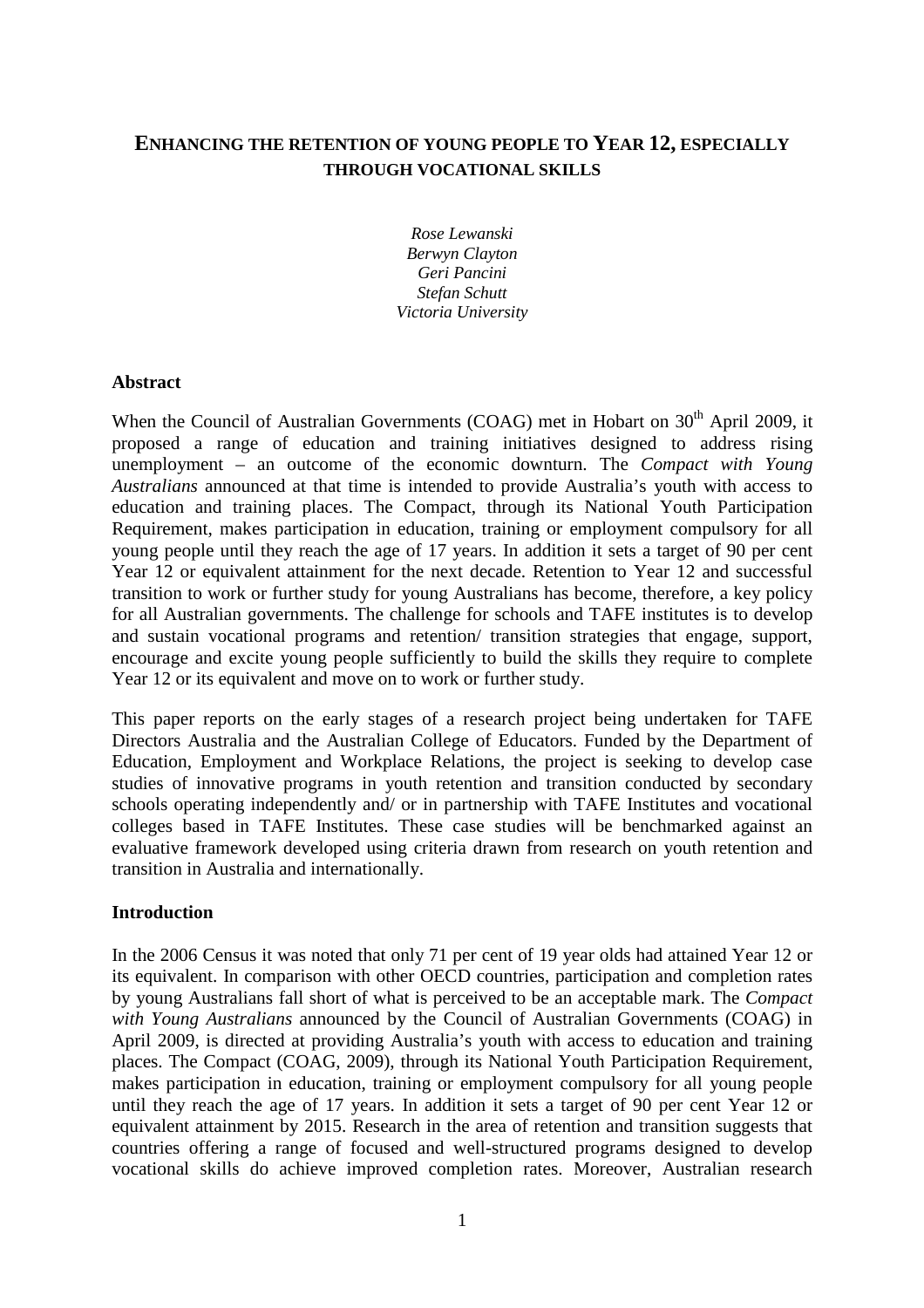confirms the positive impact VET in Schools programs can have upon the transition of young people from school, although such transition is not always straightforward (Woods, 2007). In acknowledgement of the potential of vocational programs and with a clear imperative to improve Year 12 completions, education and training offerings for 15 to 19 year olds have recently grown in breadth and diversity – changing significantly the post-compulsory educational landscape for this group of students. Although still small in number, school-based apprenticeships and traineeships are growing rapidly (Karmel & Mlotkowski, 2008) and other Vocational Education and Training in Schools (VETiS) programs continue to flourish (Coates & Rothman, 2008). In the TAFE sector, organisational change has seen the advent of vocational colleges and polytechnics designed specifically to address the vocational skills development of 15 to 19 year olds.

The challenge for both secondary schools and TAFE institutes is to build up and sustain vocational programs and retention/ transition strategies that attract, engage, support, encourage and excite young people sufficiently to develop the skills they require to complete Year 12 or equivalent and move on to work or further study. The intent of this research is to examine courses offered independently or in partnership by secondary schools, Technical and Further Education (TAFE) institutes, and by vocational colleges and trade schools linked to TAFE institutes to determine the critical factors that facilitate successful completion and transition.

## **Background to the study**

Vocational education and training together with associated work experience and career advice play a significant role in assisting young people to complete Year 12 and transition into further study or employment (Muir, Powell, Flaxman, Thompson and Griffiths, 2009). The importance of this Year 12 completion on young people's lives cannot be understated. As Lamb (2009, p.23) suggests:

…failure to complete school or gain equivalent qualifications carries serious consequences for young people including poorer labour market outcomes and greater insecurity in building career. Consistently, research in Australia and overseas shows that early school leavers are more likely to become unemployed, stay unemployed for longer, have lower earnings, and over the course of their life accumulate less wealth.

With this at the forefront of their thinking, one hundred and twenty educators and policy makers gathered in Hobart in April 2008 to share ideas and discuss the challenges associated with the provision of vocational education and training for young people in their postcompulsory years. A joint initiative of TAFE Directors Australia and the Australian College of Educators, the outcomes of this forum were encapsulated in the occasional paper *Key issues and future directions in vocational skills for youth* (TAFE Directors Australia, 2008). Drawing on the outcomes this forum, the TAFE Directors Australia submission to the recent House of Representatives Standing Committee on Education and Training inquiry into combining school and work: supporting successful youth transitions, noted that there was considerable agreement amongst forum participants 'that Australia needs to rethink many of its current approaches to the delivery of vocational skills to young people' (TAFE Directors Australia, 2009, p.6).

Various other submissions to the House of Representatives inquiry reiterated the importance of addressing the completions issue, particularly for those young Australians not interested in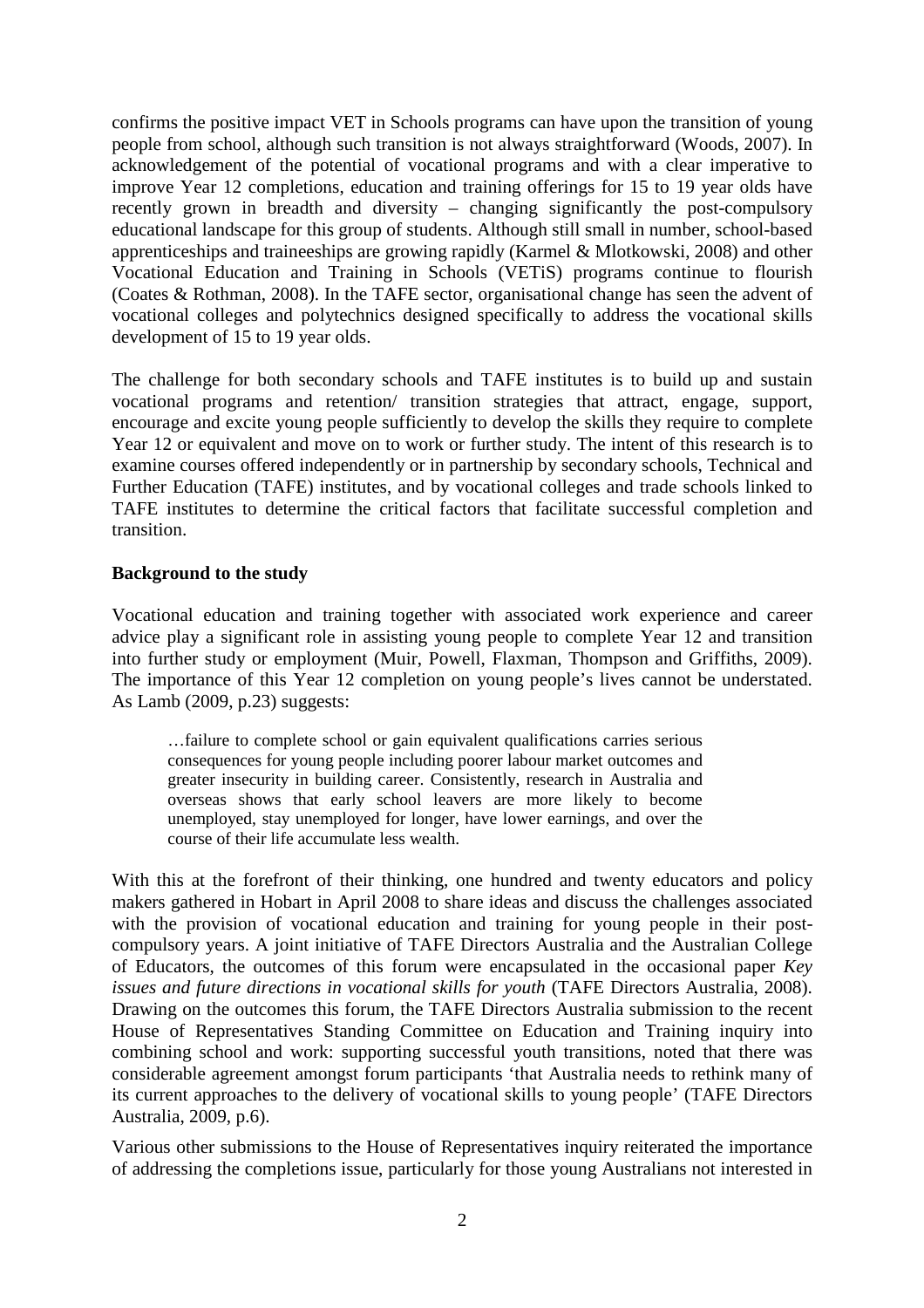or able to engage in academic learning. Keating and Walsh (2009) writing on behalf of the Foundation for Young Australians for example, highlighted the alternative strategies being adopted across states and territories to 'accommodate the needs of students seeking greater flexibility than that provided by more traditional approaches' (Foundation for Young Australians: Submission 26, 2009, p.34). In a context where the 90 per cent completion rates for 19 year olds by 2015 has been set by COAG, much more emphasis is now being placed upon well-structured and targeted vocational education and training for young people in the post-compulsory years. The inclusion of more vocationally-focused learning in secondary curricula, Stanley (2007, p.96) suggests is an almost automatic strategy for addressing the attrition of those young people designated as 'less academically inclined'.

## **Research method and procedure**

The broad aim of the project is to identify and document the vocational program and institutional characteristics in a small number of secondary schools, vocational colleges and TAFE institutes that make for successful retention, completion and transition.

In line with the requirements of the brief, a case study approach is being employed in the research with the aim of answering the following research questions:

- 1. What characteristics of vocational programs in secondary schools, TAFE institutes, vocational colleges and trade schools are critical for the successful engagement, retention, and transition of 15 to 19 year olds to further education or employment?
- 2. What are the relationships among the characteristics and how are such relationships influenced by different educational settings, contexts and models of program delivery?
- 3. In what ways are these characteristics particular to educational settings, contexts and different models of program delivery?

The project is being conducted in a number of phases, the first of which has involved an environmental scan to identify a potential pool of educational organisations and programs to include in the study. A draft evaluative framework using material gathered through an extensive review of national and international literature on the topic has also been developed. This framework has been designed to benchmark the various characteristics of the programs identified as demonstrating 'good practice' delivery of vocational skills for young people.

The next phase will entail the development of six case studies, the information for which is to be collected through focus group interviews with three key stakeholders in VET program delivery, namely:

- program coordinators and teachers: individuals responsible for the coordination and teaching of the nominated programs (eg.VET teachers, general education teachers, language, literacy and numeracy teachers)
- support staff: individuals directly involved in the provision of support for students/teachers in the program, and
- external stakeholders: individuals external to the educational institution but actively engaged in the program (eg. employers, representatives of other training providers, community agencies and industry).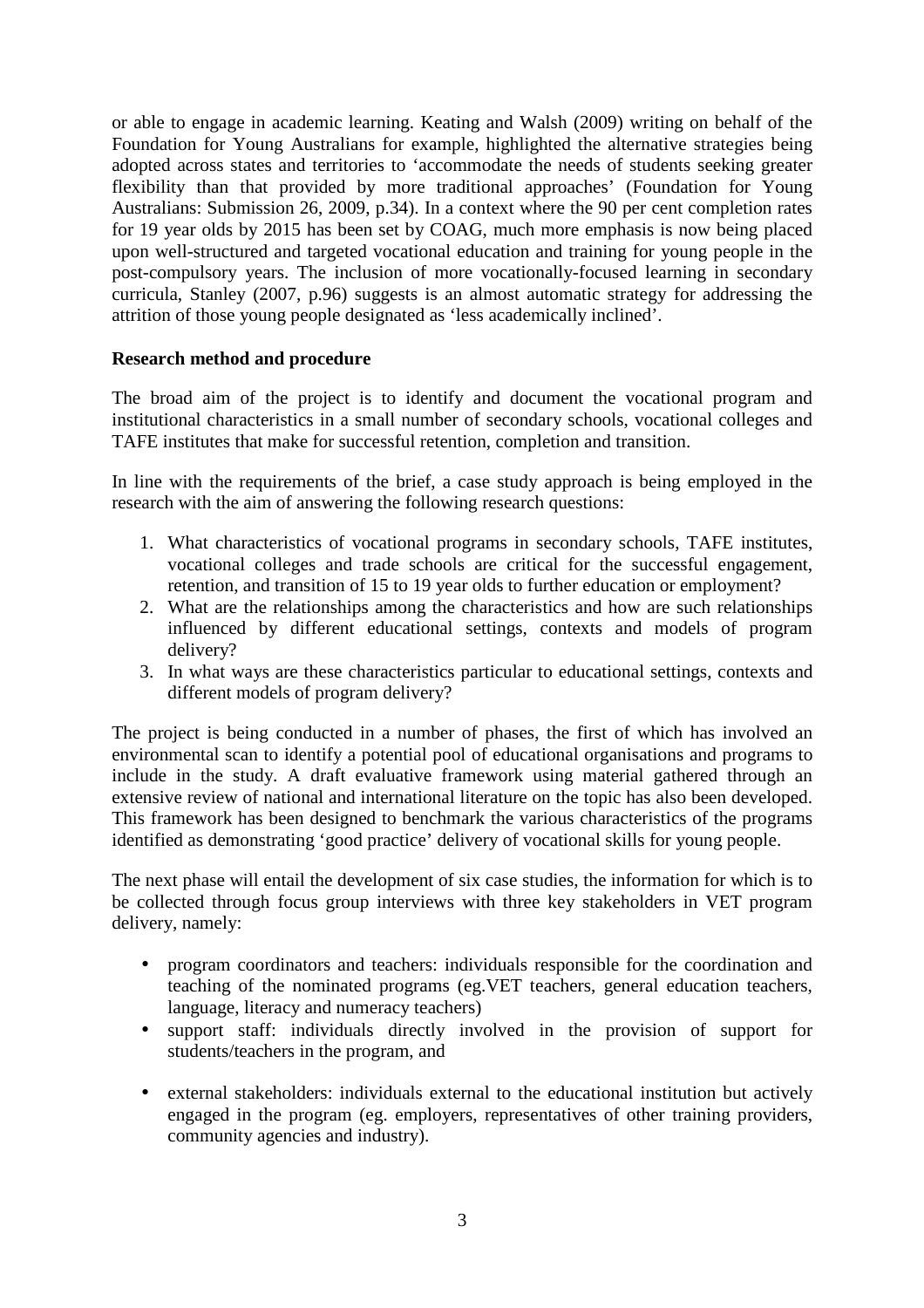This method of gathering information was seen to offer the research team 'the opportunity to hear different accounts or voices at the 'same' time on the 'same' phenomenon' (Steyaert & Bouwen 1994, p.128).

In parallel with the group interviews, a review of publicly available documentation relating to the vocational programs will also be undertaken. Organisational documents such as curricula, program information for students and teachers, annual reports and material captured from websites together with other contemporaneous records of activities associated with programs will be used to develop a greater understanding of the operational contexts within which these programs operate.

The final phase of the study will involve the validation of the case study reports and the evaluative framework and the development of a set of 'good practice' guidelines for developing, delivering and supporting vocational programs for 15 to 19 year olds.

## **The draft evaluative framework**

### *The starting point*

During the TAFE Directors Australia-Australian College of Educators Hobart forum, a series of strategies described as *Key success factors for upper secondary skilling* were formulated to guide and support improved retention, completion and transition through vocational programs (TAFE Directors Australia 2009, p.5). The following is a slightly modified version of the success factors, as identified by forum participants. They are couched in terms of what providers of vocational programs might do to enhance retention, completion and transition.

Providers of vocational programs need to:

- 1. Develop and environment that demonstrates to students and parents that vocational pathways have parity in outcome and esteem with parallel academic programs.
- 2. Provide strong pastoral care, personal concern and access to career counselling services.
- 3. Have a substantial general education program that is occupationally relevant but can lead to further study.
- 4. Adopt a view that basic literacy and numeracy are fundamental skills for further education.
- 5. Involve social partnership with employers, educationalists and the community.
- 6. Provide structured learning in real work settings.
- 7. Utilise applied and project based methodology.
- 8. Attempt to maximise outcomes for students socially, occupationally and educationally with a set of extra-curricular activities, and utilise sport and outdoor education as areas to promote social skills and teamwork.
- 9. Have a clear identity, which builds student self-esteem and a sense of pride, encompassing work based learning, respecting the unique needs of all students.
- 10. Have a focus on a student's individual needs and interests.
- 11. Provide a structured framework for skills development and pathways into work.

Guided by these factors, an extensive review of the literature was undertaken. This focused on research into vocational education and training for young people, youth engagement, early-school leaving and research and evaluation studies on the intent, content and outcomes of programs specifically designed to prevent attrition in the post-compulsory years. The goal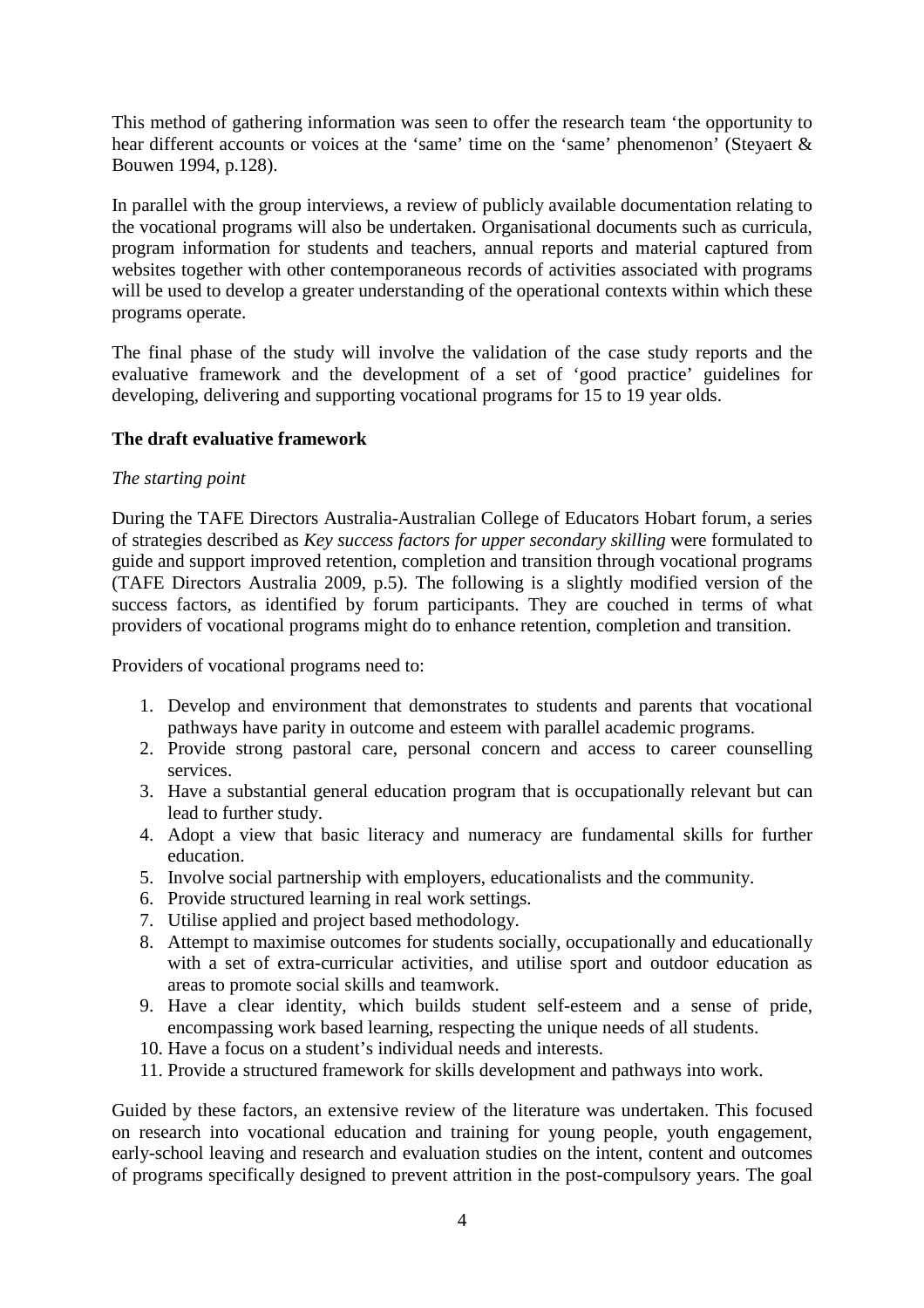of this activity was to flesh out what constituted success in such programs in order to develop a more substantial framework of success factors. This included the identification and documentation of strategies that underpin the various success factors together with examples of programs where these were evidently in place.

#### *Building up the framework*

As early school leaving is a significant issue in many educational systems, there is a plethora of research on the subject. Much of the material focuses upon academic learning and school rather than vocational education and training, but regardless of context the messages about what keeps young people in education are quite consistent. Factors seen to be critical for successful program outcomes consistently highlighted throughout the literature can be categorised under the headings of targeted information, effective monitoring, quality teaching, coordinated support, the development of student connections and organisational leadership. The following outlines the strategies that are contained in each of these factors.

### *a) Targeted information*

Included under this heading are:

- Quality information tailored for different audiences about the options and opportunities provided by specific vocational programs. Delivered in a range of formats, information is targeted at students, parents and employers.
- Positive presentation of vocational education and training as a viable and valuable pathway to further education, training and employment.
- The availability of career counselling and guidance, tailored to suit the individual needs of students.
- For teachers, accurate information regarding student expectations and learning needs together with early recognition and assessment of students at risk.

# *b) Effective monitoring*

Encompassed in effective monitoring are:

- Early alert systems and interventions to support retention.
- Consistent measuring of student engagement.
- Comprehensive evaluation of delivery, support services and program outcomes including completion rates, and transitions to further education and employment.

### *c) Quality teaching*

Critical to positive program outcomes are:

- Curriculum tailored to the specific needs of the particular cohorts.
- An emphasis on learner-centred approaches.
- Flexibility in timetabling.
- Learning personalised to individual interests, acknowledging learning styles and learning preferences
- Integrated vocational, general education and foundation skills development.
- Applied and experiential work-related and work-based learning approaches.
- Collaborative learning and assessment designed to develop team working.
- Utilisation of new media to further engage learners and enhance their learning experience.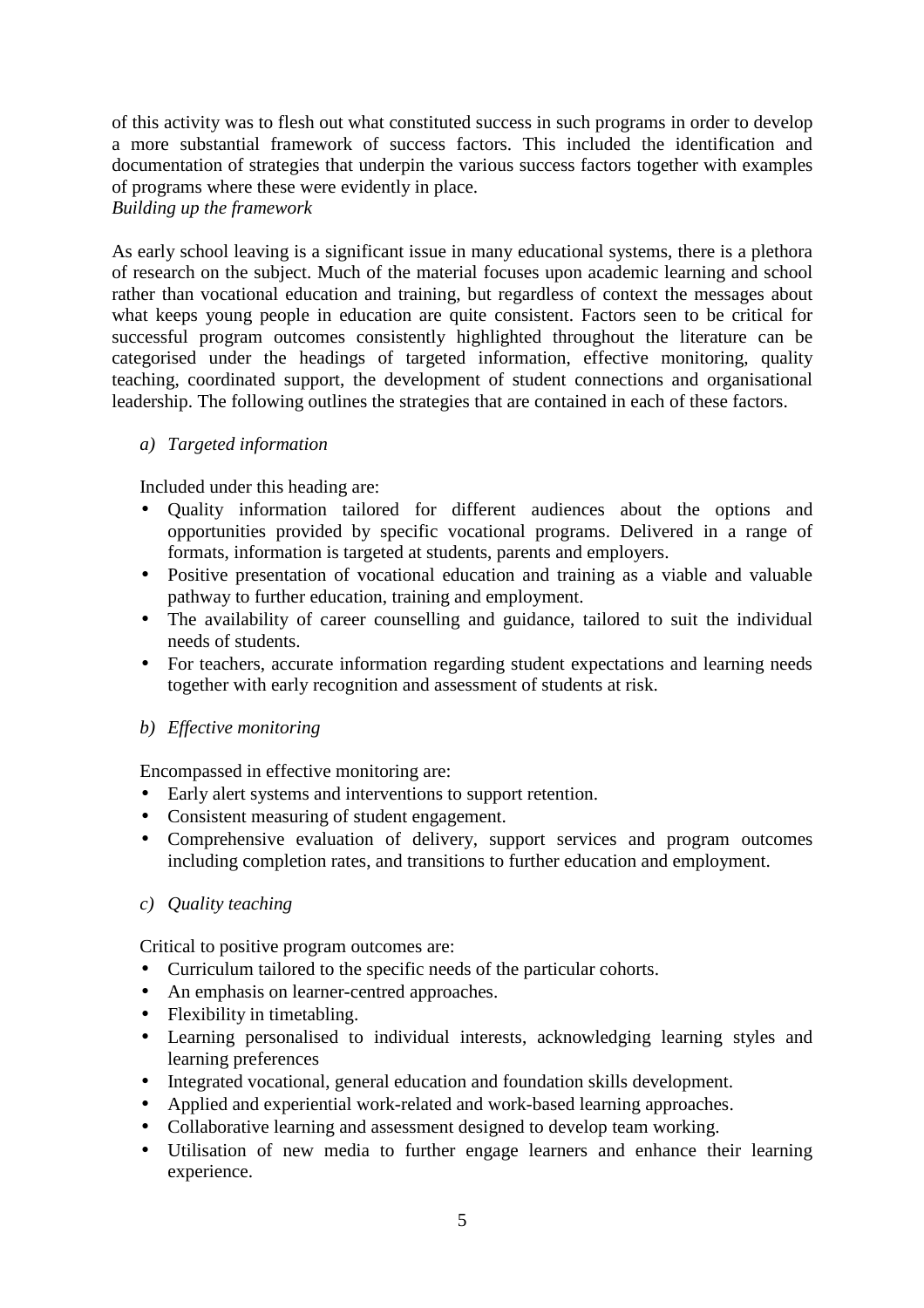- Authentic work-focused and flexible assessment.
- Formal and ongoing and critical review of what works and what does not in teaching particular cohorts of young people.

# *d) Coordinated support*

As with education and training more broadly, supportive strategies identified include:

- The joining up of support mechanisms into an integrated and coordinated whole.
- Maintenance of an inclusive school/college environment and inclusive practices.
- Individualised and cohort specific pastoral care.
- Utilisation of social networking as both an engagement and educational tool.
- Overt encouragement of supportive peer relationships.
- Mentoring and coaching across all areas of general, vocational and foundation skill development.
- Ongoing professional development and networking for teachers and support staff involved in program delivery.

# *e) Development of student connections*

Included under this heading are the strategies which assist in making the important connections for students. These include activities which connect students to:

- Teachers.
- School/college activities both within and outside of hours.
- Sources and resources that support various aspects of vocational learning and work.
- The community and key community agencies.
- The world of work including individual workplaces and potential employers.
- Facilitated and structured pathways into further education and work.

# *f) Leadership*

This element is seen as critical for program success and includes:

- A clear educational vision and direction together with the maintenance of an organisational climate that supports individual and cohort success.
- A commitment to vocational programs for youth and ongoing financial support to ensure sustainability.
- A commitment to program quality and continuous improvement.
- The engagement of partners in delivery and support including management of multiagency activities and cultures.
- Support for intelligent risk-taking and learning from experience, both successful and less successful.
- The active showcasing of positive learning and social outcomes gained by the young participants in vocational programs.

# *Evidence of impact*

Having developed a more comprehensive set of success factors and the strategies that underpin them, the next component of the framework focuses on the data sources that can be utilised to measure the impact of factors on outcomes. Program evaluation would seem to be a crucial element for educational institutions given the COAG imperative for improved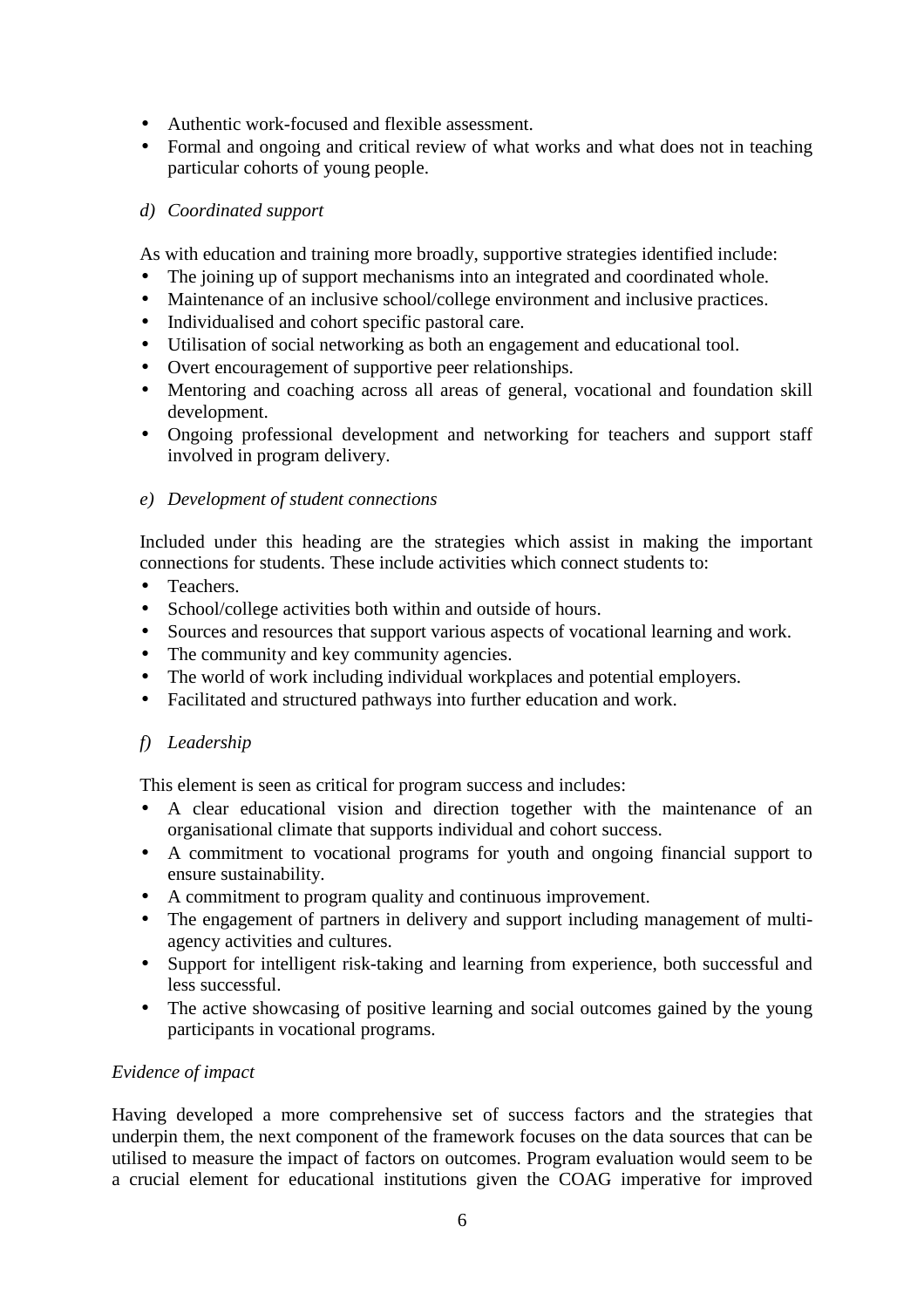completions and transitions to further study and work. Whilst undertaking focus groups within the educational institutions, some attempt will be made to determine the extent of organisational data that can be drawn on for an evaluation of such programs. What indicators of success are in place? What evidence is there of successful transition to employment or further education and training? Have follow-up surveys been undertaken with noncompleters? Have impact/ benefit studies been undertaken for specific programs? Have they been benchmarked against others or even replicated by other providers? Such information will provide the supporting evidence required to confirm that these programs do what they set out to do.

## **The next stage**

At the point of writing this paper, the research team has yet to enter the field to conduct the focus groups with teachers, support staff and external stakeholders involved in the delivery of the nominated vocational programs. The examination of the literature and the development of the draft evaluative framework have provided the researchers with an idea of what might be possible in the provision of vocational programs – programs that engage, support, encourage and excite young people sufficiently to build the skills they require to complete Year 12 and move on to work or further study. Insights gained from the case studies will assist greatly in the formulation of the guidelines for developing effective vocational programs for youth and in the finalisation of the evaluative framework for use in benchmarking vocational programs and their outcomes.

## **References**

Coates, H & Rothman, S 2008, *participation in VET in Schools,* LSAY Briefing Number 15, October 2008, p.1, http://www.acer.edu.au/documents/LSAY\_BriefingReport15.pdf, [accessed 12 January 2010].

Council of Australian Governments *2009, National partnership agreement on youth attainment and transitions,* http://www.coag.gov.au/coag\_meeting\_outcomes/2009-07- 02/docs/NP\_youth\_attainment\_transitions.pdf [accessed 13 October 2009].

House of Representatives Standing Committee on Education and Training 2009, *Adolescent overload? Report of the inquiry into combining school and work: Supporting successful youth transitions*, The Parliament of the Commonwealth of Australia, Canberra.

Karmel, T & Mlotkowski, P 2008, *School-based apprenticeships and traineeships*, Occasional paper, National Centre for Vocational Education Research, Adelaide.

Keating, J & Walsh, L *Submission by the Foundation for Young Australians to the House of Representatives Standing Committee on Education and Training Combining School and Work: Supporting Successful Youth Transitions,* Foundation for Young Australians, Melbourne.

Lamb, S 2009, 'Effective strategies for improving school completion', *Professional Voice,*  vol.7, issue 1, pp.23 – 29.

Muir, K, Mullan, K, Powell, A, Flaxman, S, Thompson, D & Griffiths, M 2009, *State of Australia's young people: A report on the social, economic, health and family lives of young*